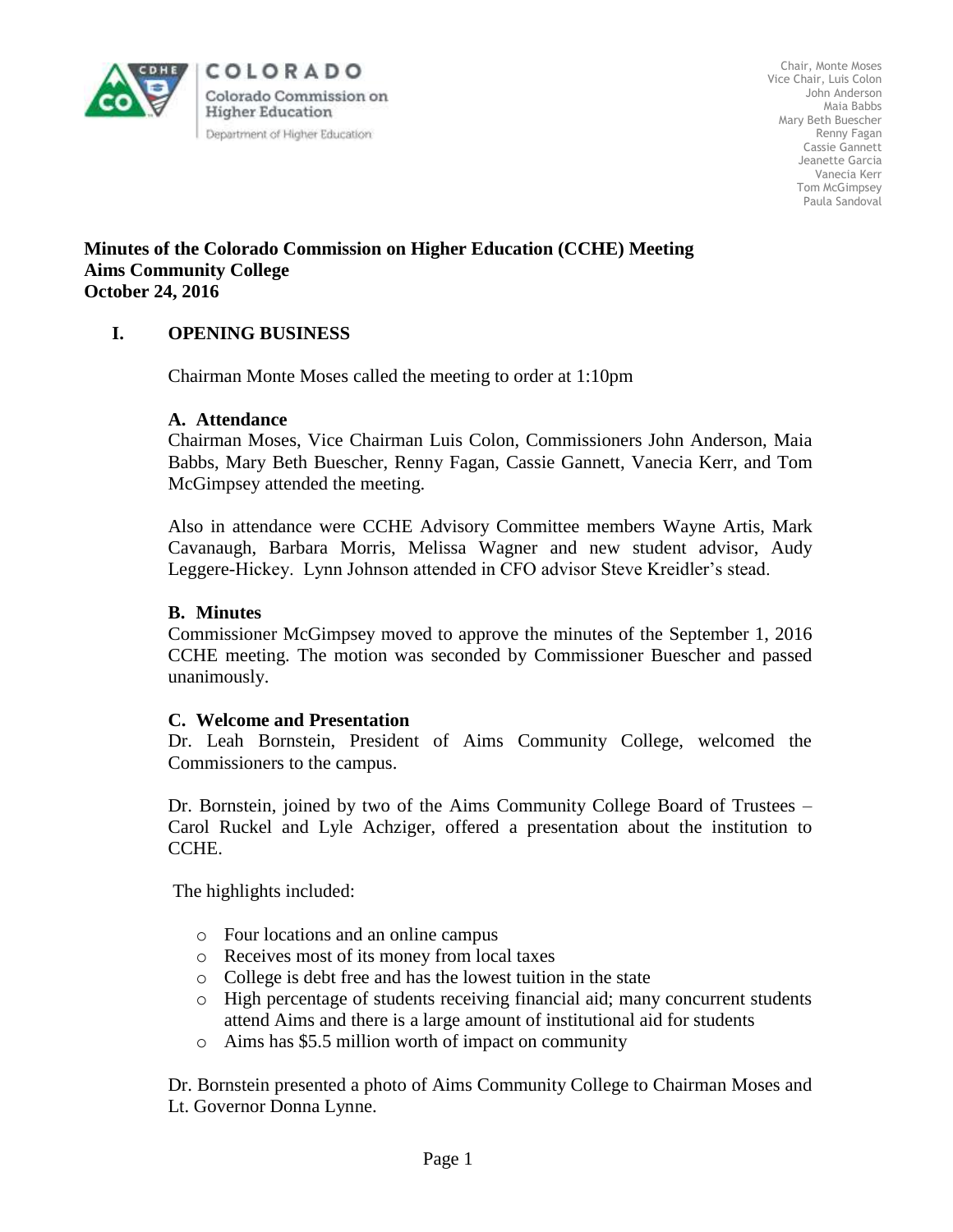### **D. Chair, Vice Chair, Commissioners and Advisor Reports**

- o Chairman Moses welcomed the new student advisor, Audy Legerre-Hickey to the CCHE Advisory Committee. The Chairman also congratulated Diane Duffy on her appointment as Interim Executive Director. He also mentioned an article in the Washington Post about improving college completion by helping students study both more and better.
- o Commissioner Anderson, Chairman of the Student Success & Academic Affairs Standing Committee, updated the Commission on the committee's activities.
- o Wayne Artis, Faculty Advisor, reported that the Colorado Faculty Advisory Committee met and discussed ways to establish a closer relationship with CCHE implementing revised gtPathways requirements

## **E. Executive Director Report**

Lt. Governor Donna Lynne congratulated Diane Duffy on her appointment to Interim Executive Director for the Department. She explained the budget process the Governor's office has had over the last two months and stated that there would be proposed increases to the higher education budget for state institutions for FY2017-18.

The Lt. Governor also told the Commission that the Governor would be holding Town Hall meetings throughout the state and that they would be held on college campuses. The first one was held at CSU-Ft. Collins on October  $21^{st}$ .

Diane Duffy updated the Commission on Department activity and introduced Megan McDermott, Communications Director. Megan and Lindsay Sandoval, Communications Specialist, are in the process of updating a PowerPoint presentation for the Commissioners to use when speaking at public events. Ms. Duffy also talked about the closures of private for profit schools, such as ITT and what the Department is doing to manage that.

Mr. Duffy also called attention to the Colorado Opportunity Scholarship Initiative, which has awarded three collective impact grants.

## **F. Public Comment**

Mr. George Walker of Denver addressed the election and the idea of free tuition for college and making college debt free, which he agrees with. Mr. Walker sees the lack of state funding for our institutions as an act of discrimination against our underserved students.

#### **II. Consent Items**

- **A. Recommend Approval of the 2017 Commission Meeting Schedule –** *Suzanne Stark*
- **B. Suggested Amendments to CCHE Policy to Incorporate Statutory Name Changes for Area Technical Colleges and Local District Colleges** *– Kachina Weaver*
- **C. Recommend Re-approval of** *Fort Lewis College Facility Master Plan Validation – Cat* Olukotun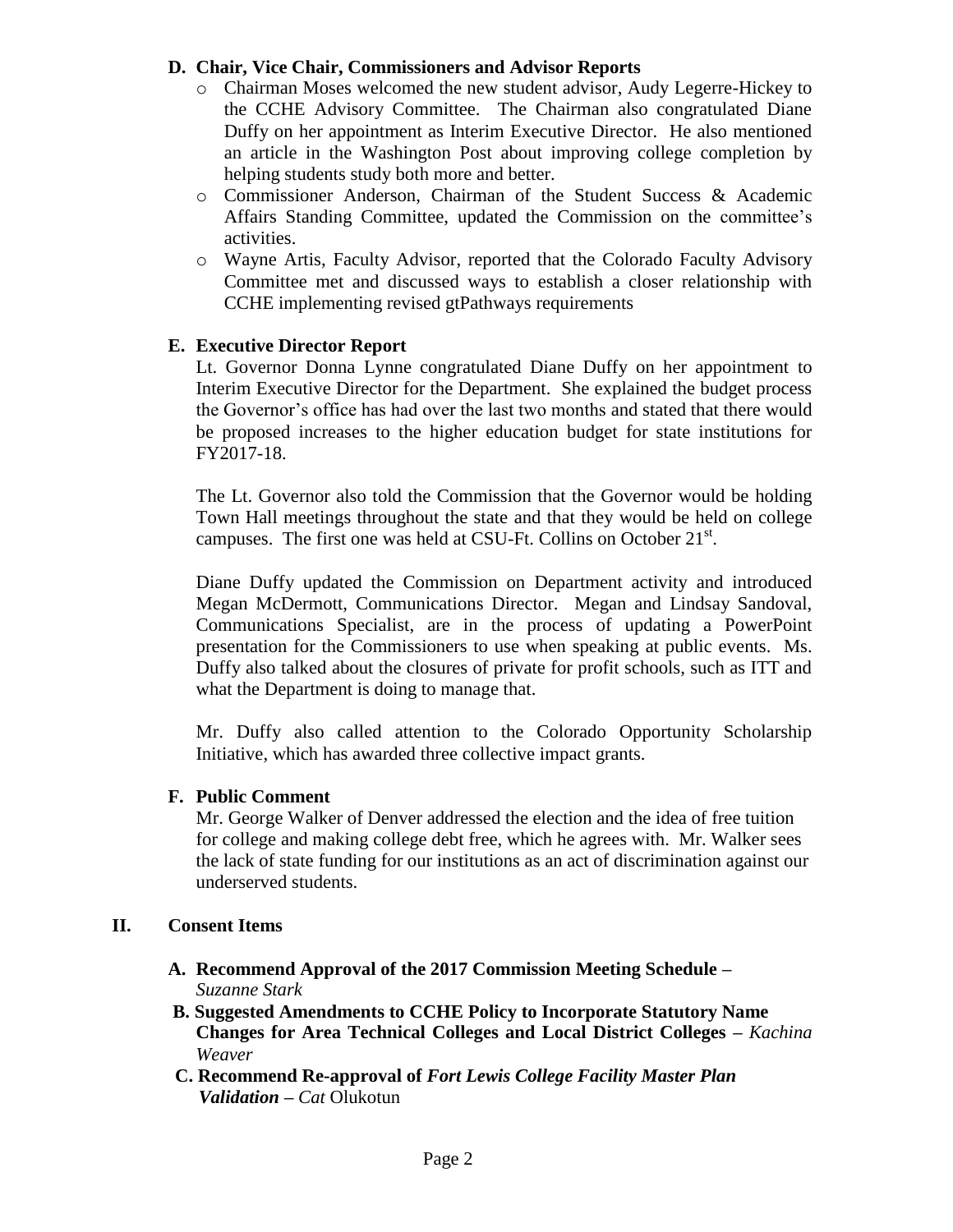- **D. Recommendation for Approval of Degree Authorization Act Policy Amendments –** *Heather DeLange*
- **E. Recommend Authorization to Offer Supplemental** *Academic Instruction at Colorado Mesa University – Dr*. Ian Macgillivray
- **F. Recommend Approval of Computer Engineering Degrees at Colorado State University -** *Dr. Ian Macgillivray*

Commissioner Fagan moved to approve consent items A through F. The motion was seconded by Commissioner McGimpsey and unanimously passed.

## **III. Presentation**

**A. FY2016-17 Budget Outlook –** Erick Scheminske, Deputy Director of the Governor's Office of State Planning and Budget, provided an overview of the state budget outlook for the current and coming fiscal years. Mr. Scheminske noted that although most economic statistics for the Colorado and national economies reflect positive news, there has been a marked slowdown in overall state General Fund tax revenue growth and recent forecasts reflect dampened expectations about the future. Many factors contributed to these events, including the loss of spillover spending from oil and gas development, but also weak farm income and lower income from investments generally. He went on to add that the economic conditions are just part of the equation in a tough budget outlook for FY 2017-18, with the other factor being the Tax Payer Bill of Rights (TABOR) revenue cap. Thus, because there is a gap between these spending pressures and available resources and in order to achieve a sustainable and responsible request, the Governor is likely to recommend several balancing actions. However Mr. Scheminske added that even with the tight budget environment, higher education was in line to receive a budget increase between \$15 million and \$20 million. He then went on to answer several questions on TABOR, the Hospital Provider Fee, and capital construction.

## **IV. Discussion Item**

**A. CCHE Policy I, E: Statewide Remedial Education Policy Revisions** – Dr. Ian Macgillivray presented this discussion item highlighting revisions made to the Commission's Policy I, E: Statewide Remedial Education Policy. This revision is intended to be a "quick fix" to update the policy with new placement exams and cut scores. The institutions need the approved cut scores to know when a student likely requires remedial education or Supplemental Academic Instruction versus not. All the revisions are non-substantive fixes that clarify but do not change the meaning of the policy. In the item is a table with the new assessments and college-ready cut scores the institutions will start using immediately. Math pathways guidance has been added that can be used for advising students to prepare for and enroll in the appropriate mathematics course for their intended major.

Commissioner McGimpsey asked about question marks and missing cut scores for some new assessments. Dr. Macgillivray replied he is currently getting those from testing companies and they will be in the final version presented on December 1 for approval.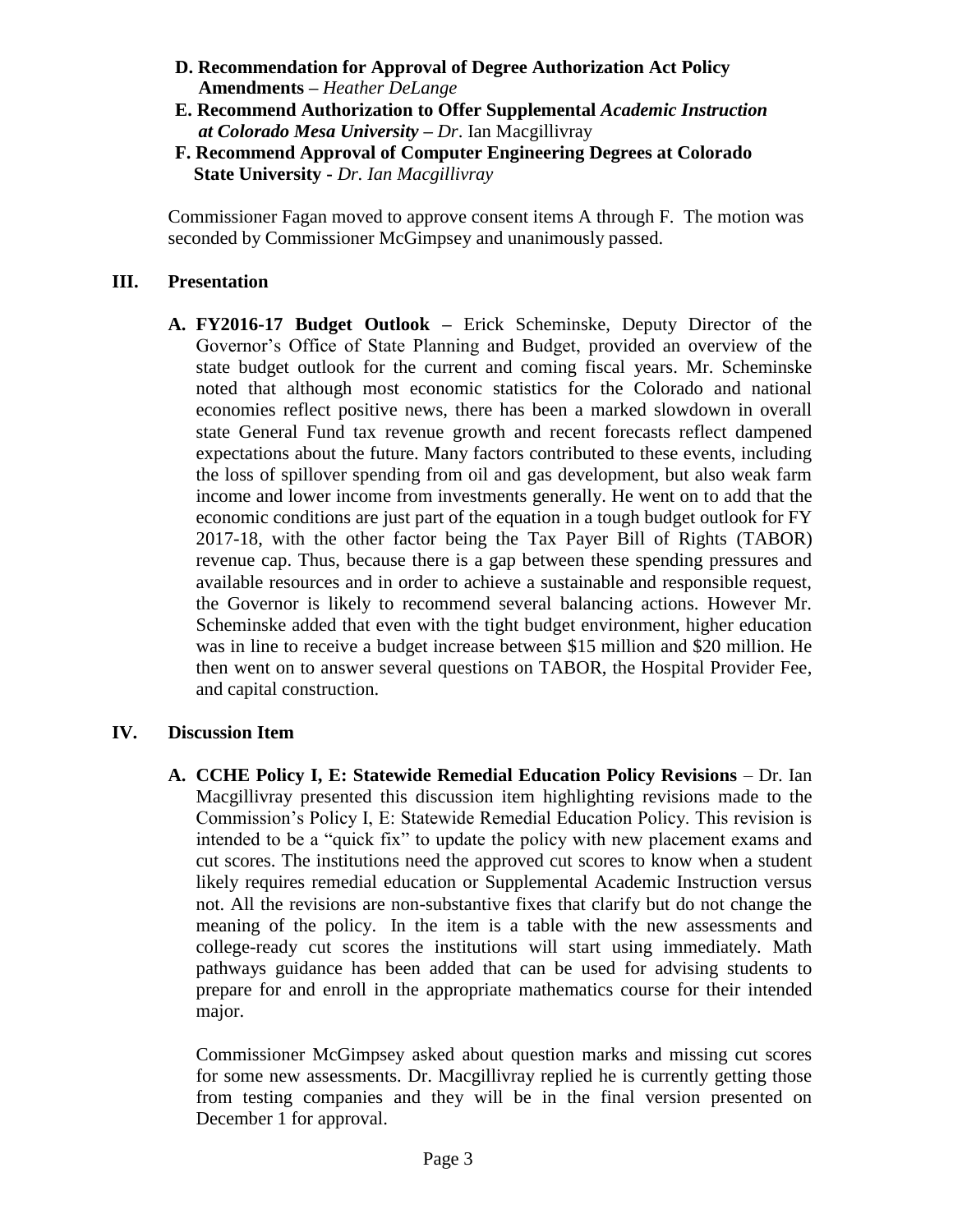Advisor Artis asked about including readiness cut scores for the various math pathways. Dr. Macgillivray explained that because those scores can change, rather than struggle to keep a CCHE policy up to date with many cut scores it made more sense to include the math pathways advising information that appears after Table 1.

Chairman Moses asked, as regards graduate programs, is the math content of the Graduate Record Examination (GRE) aligned with math pathways. Dr. Macgillivray will research that and include that information in the December 1, 2016 action item.

### **V. Action Item**

- **A. FY 2018-19 State Budget Package** *– Todd Haggerty, Acting Chief Finance Officer; Tonya Covarrubias, Lead Finance Analyst; Andrew Rauch, Lead Finance Analyst; and, Catherine Olukotun, Lead Finance Analyst.*
	- o **New and Continuing State-Funded Capital Projects and Priority List, Fiscal Year 2017-18 –** Cat Olukotun, Lead Finance Analyst, presented this item and explained that there are thirty-two (32) new state funded capital construction requests for FY 2017-18. Of these thirty-two (32) projects, twenty-six (26) are capital construction and six (6) are Information Technology (IT) projects. Eight (8) projects require program plan approval, and six (6) projects are seeking a program plan waiver for being under the \$2 million threshold for a program plan.

On October 7th, the Fiscal Affairs and Audit Standing Committee recommended to the CCHE a prioritized list of capital requests asking for \$353,347,029 in state funds with a total institutional cash contribution of \$115,988,005. The Commission is allowed to submit a single prioritized list to the Office of State Planning and Budget, the Capital Development Committee, and the Joint Budget Committee.

Commissioner Babbs inquired about the National Western Center certificates of participation. Ms. Olukotun explained that the FY 2017-18 prioritized list includes three (3) projects from CSU-FC that are part of the National Western Center. House Bill 15-1344 allows lease-purchase agreements (COPs) for CSU's National Western Center facilities and affiliated facilities on the CSU Fort Collins campus after July 1, 2019. A COP is a financing mechanism where the government enters into an agreement to make regular lease payments for the use of an asset over some period, after which the title for the asset transfers to the government.

There are a total of six (6) CSU projects that have been identified for the National Western Center and Affiliated Programs/Facilities. The six programs are split between three on-campus programs affiliated with the National Western Center and three projects which are at the National Western Center. The three projects which are on the CSU campus and affiliated with the National Western Center are requested as FY 2017-18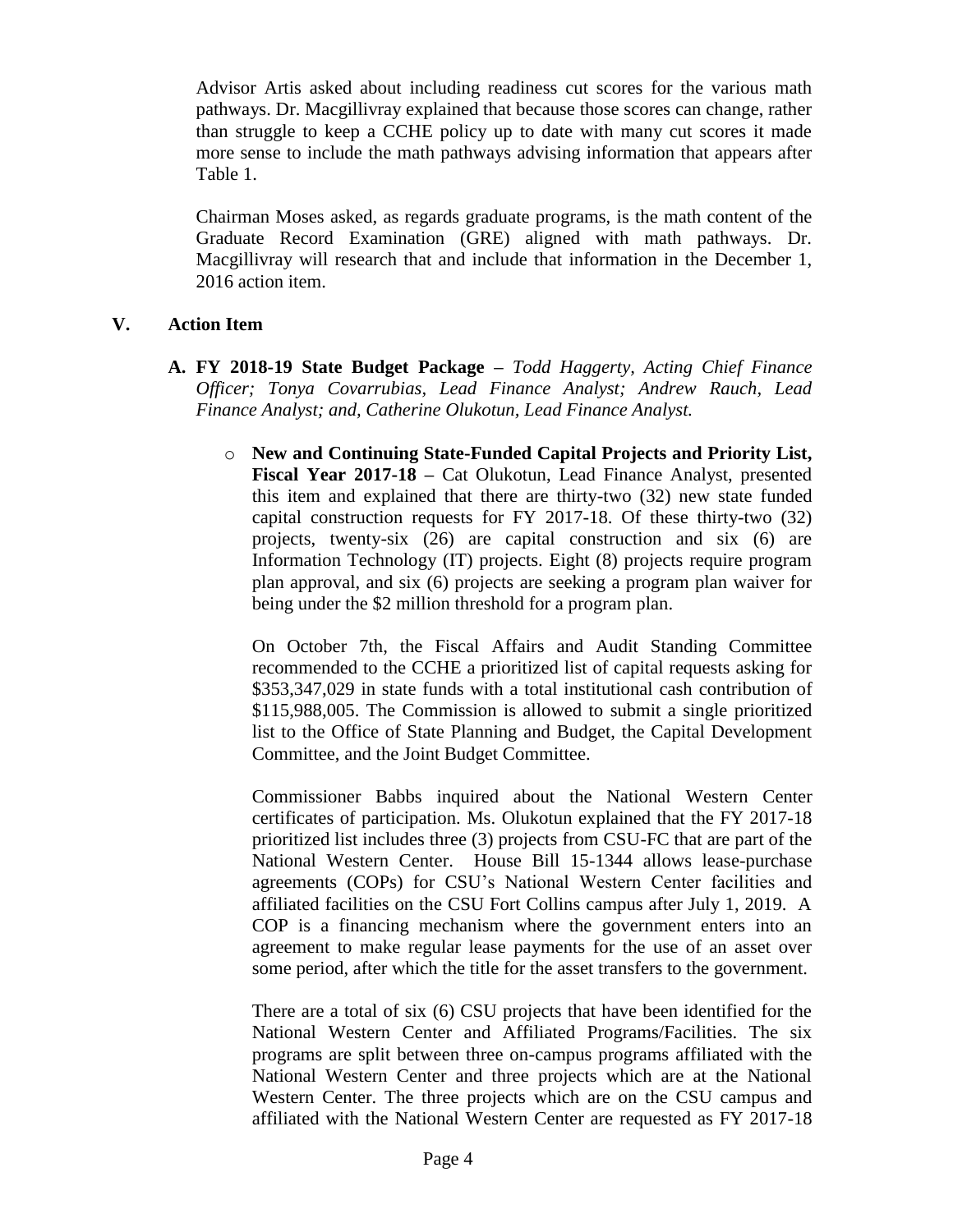projects in the capital request provided to CCHE. Per CCHE criteria, COPs are prioritized at the top of the list annually.

Ms. Olukotun recommended four actions for the Commission to consider for approval: (1) requests for a waiver from program planning requirements; (2) eight new or revised program plans; (3) the FY2017-18 capital priority list; and, (4) the complete list reflecting number and costs for all higher education capital projects to the Governor's Office and the General Assembly.

Commissioner Babbs moved to approve the four actions request. Commissioner Fagan seconded the motion and the item passed unanimously.

o **Approve Improvements to the Higher Education Funding Allocation Model –** Todd Haggerty, Acting Chief Financial Officer, and Tonya Covarrubias, Lead Finance Analyst, presented this item. Mr. Haggerty remarked that state General Fund investment in higher education is allocated to public institutions based on the number of students enrolled (College Opportunity Fund stipend); the costs associated with serving those students (Role & Mission); and, the overall successes with student retention and completion (Outcomes). He went onto note that the implementation of HB 14-1319 has been a significant undertaking. While areas of adjustment and refinement have been identified, it is vital to understand that consistent investment and predictability within the formula's components are paramount to the formula's overall success. In the two years that the funding allocation formula has been operational, allocations have increased (FY 2015-16), then were held constant (FY 2016-17). He added that while General Fund investment is the single most important factor in the success of the policy goals set forth in the legislation, time is also crucial. The legislative intent of HB 14-1319 recognizes this by calling for a funding allocation formula that is both "consistent and predicable." Mr. Haggerty, walking through three scenarios– 5% increase, flat funding, 5% decrease— noted that no governing board falls outside of the "guardrails" (more than 5% above or below the total change in funding to the governing boards) and that changes in COF enrollment is the most significant factor affecting governing board allocations.

Commissioner Colon asked about how the governing boards felt about the model and Mr. Haggerty responded that the CFOs of the governing boards were unanimous in not making changes to the model and to focus on increasing funding. Mr. Haggerty asked Lynn Johnson, whi was stanindg in for the Commission's CFO Advisor, to speak on this issue and she reiterated Mr. Haggerty's sentiments.

Mr. Haggerty recommended that the Commission approve of the weights and metrics included in the Staff recommended model for FY 2017-18.